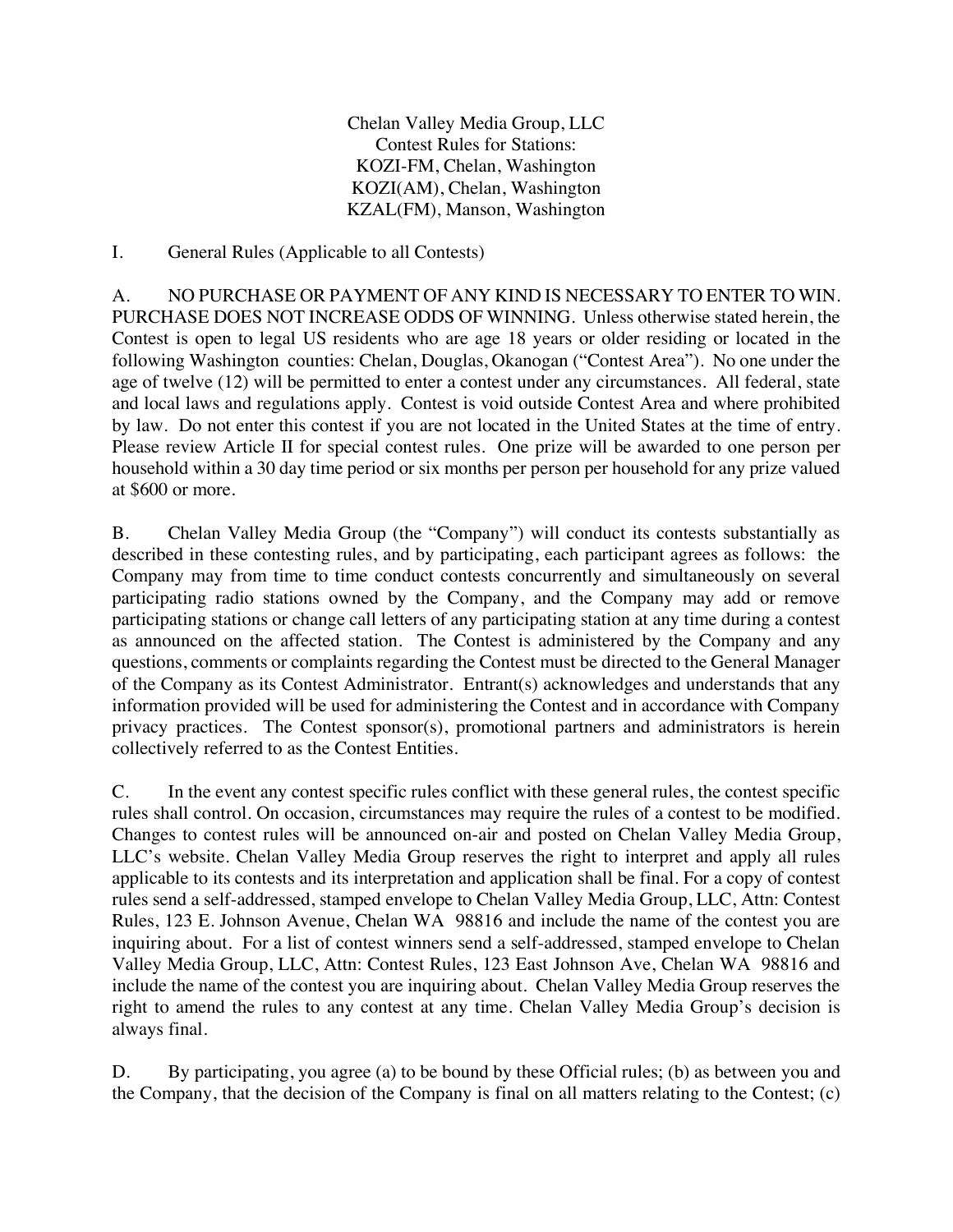you are not participating on behalf of any employer or third party; (d) in the event that you not comply with the rules, then the eligible winner will be disqualified. To win a prize, you must reside within the listening area of the Chelan Valley Media Group's station as defined at the exclusive discretion of Chelan Valley Media Group's Management. All Entries become the property of Company. All judges' discussions are final and are solely at the judge's own digression and option. The Station, in its sole discretion reserves the right to select an alternate qualifier and/or potential winner at that time. Contestant and members of his or her immediate family may only win once during the Contest Period.

E. Entries will be deemed made by the authorized user of the telephone number submitted at the time of entry and qualification (the "Contestant"). In the event a business phone is used to enter, the Contestant will be the employee of that business who was assigned the use of the phone at the time of entry. In the event a phone on a family plan is used to enter, the Contestant will be the family member who was assigned the use of the phone at the time of entry. Incomplete keywords, misspelled keywords, keywords accompanied by additional characters and/or multiple entries will be disqualified. Use of any device to automate entry is prohibited. The Company is not responsible for entries not received due to service outage or delays, computer difficulties and other technological problems. The Company is not responsible for lost, misdirected, late or incomplete entries or receipt acknowledgements. Multiple participants are not permitted to share the same telephone number. Proof of submission of an entry shall not be deemed proof of receipt by the Company for text entries.

# II. Description of Contest/Participation

A. Dates of Contest: The contest run time will air in promos or be posted on Facebook for a specific contest, to begin and end at dates specified in the promos or social media (the "Contest Period"). The contest is subject to all applicable federal, state and local laws and regulations.

B. How To Enter TEXT to WIN: On each weekday during the Contest Period, Listeners will be given a keyword. Listeners will have 30 minutes (i.e., until :30 past in each contesting hour,) to text each keyword to the number 64-63-6. Maximum of one accepted entry per keyword per Contestant. Submitting more than one accepted entry per contestant per keyword will invalidate all entries by that contestant. Standard text and data rates apply. Text STOP to 64636 to end all messages. Text messaging is not available in all areas or on all carriers, within the United States. Contact your cell phone carrier for specific details. When texting a keyword, it must be spelled correctly and cannot be accompanied by any other characters such as punctuation, auto signatures, etc. After submitting a correct entry, the Contest's Texting System will, within 5 minutes or so, send back a confirmation text to the Contestant accepting the entry. If an invalid entry (misspelled, etc.) is submitted, the Contest's Texting System will NOT send back a response indicating that the entry was not accepted. Only submit one keyword per text message. When applicable the Company's text database system will be deemed the official time keeping device for the Contest promotion. Contest entries must contain all information requested and must be received on the deadline for qualification to be deemed valid. All Entries become the property of Company. Text messages will be considered eligible if received within the 30 minutes following the contest announcement. The Company will then use an automated system to randomly select a qualifier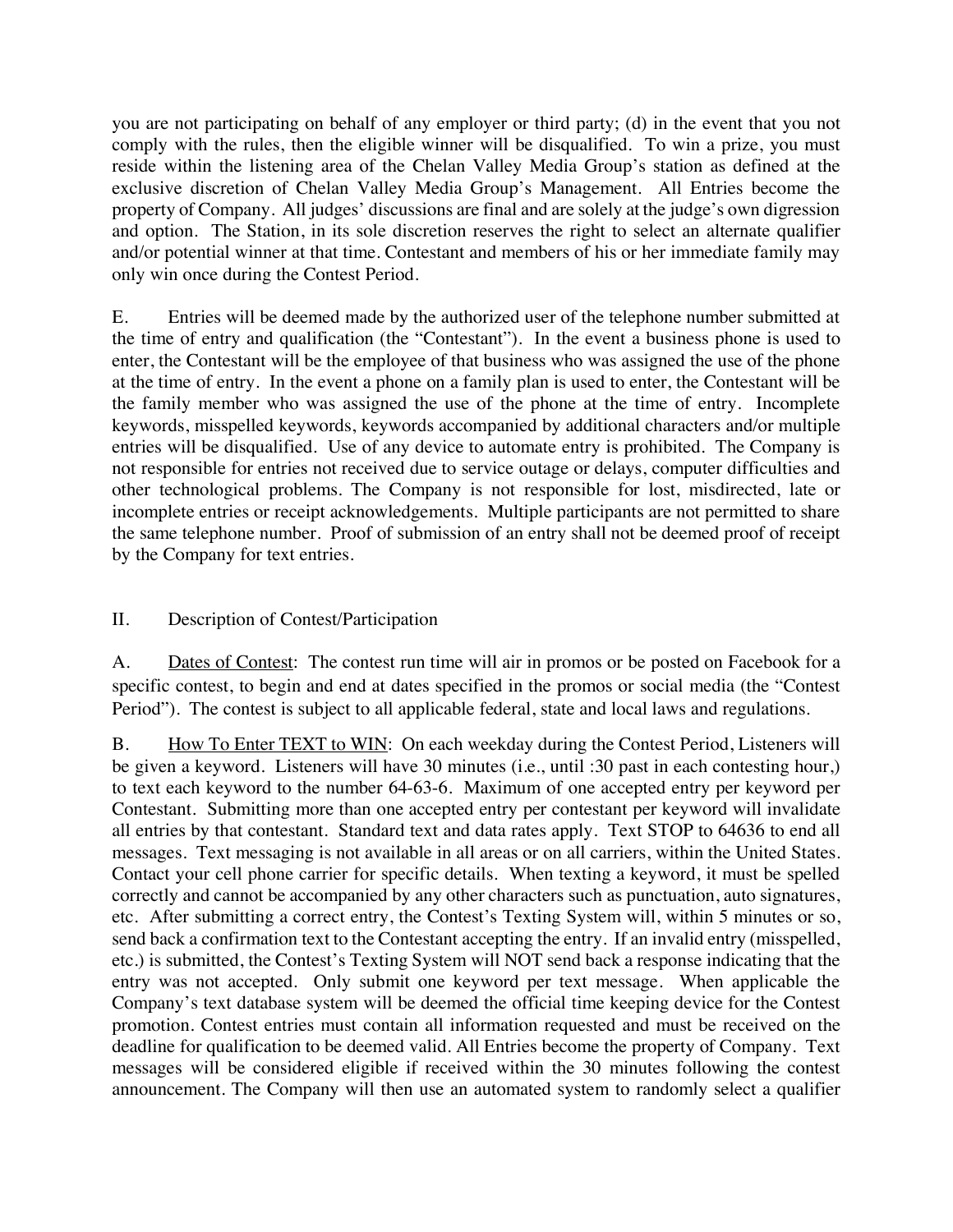from the eligible entries. The Company reserves at its sole discretion the right to choose an alternative qualifier in the event that a qualifier has been disqualified or is deemed ineligible. Once a qualifier has been selected, within 30 minutes of the conclusion/closing of each contest, the Company will place a phone call or reply to the text to the phone number associated with the selected text. If the qualifier answers the phone, he or she will win the Prize. If no one answers after four rings or reply's to the company's text, an alternate qualifier will be selected and will be called. Alternate qualifiers will continue to be selected and called until one answers his or her phone to claim the Prize.

C. How To Enter CALL to WIN: During the Contest Period, Listeners will be asked to call the station hotline number. Callers might be required to be a specific caller number and also answer a question correctly. When applicable the Company's text database system will be deemed the official time keeping device for the Contest promotion. Contest entries must contain all information requested and must be received on the deadline for qualification to be deemed valid. All Entries become the property of Company.

D. How To Play CALL to WIN: Listeners will be told to call the Station's call in number. If the caller is the correct caller number and can answer the question to the satisfaction of the judges, they win the current prize. All judges' discussions are final and are solely at the judge's own digression and option. Company reserves at its sole discretion the right to choose an alternative qualifier in the event that a qualifier has been disqualified or is deemed ineligible. The Company is not responsible for dropped, misdialed or misdirected call.

E. How To Enter and Win On FACEBOOK, INSTAGRAM Or TWITTER: During the Contest Period, Listeners will be asked to "like" or comment on a specific post within a specific time frame. All those who commented on (respectively) the post within the specified time frame will be entered in a random drawing. The Company is not responsible for computer or internet outages. Facebook is not responsible for any aspect of the Facebook contest. Entries will be deemed made by the authorized user of the Facebook account at the submitted at the time of entry and qualification (the "Contestant"). The Contestant is not necessarily the owner of the Facebook account but rather that assigned uses at the time of entry. In the event a Facebook account is used to enter, the Contestant will be the employee of that business who was assigned the use of the Facebook account at the time of entry. The Company is not responsible for lost, misdirected, late or incomplete entries or receipt acknowledgements. Multiple participants are not permitted to share the same Facebook account. Participants are not permitted to enter from multiple accounts. When applicable the Company's Facebook timestamp will be deemed the official time keeping device for the Contest promotion. Contest entries must contain all information requested and must be received on the deadline for qualification to be deemed valid. Entry of any Chelan Valley Media Group's promotion on Facebook, Instagram, or Twitter assumes a complete release of Facebook, Instagram, or Twitter by each entrant or participant. Any promotions held by Chelan Valley Media Group through Facebook, Instagram, or Twitter are not sponsored, endorsed or administered by, or associated with, Facebook, Instagram, or Twitter. Any information provided by the participant is providing information to Chelan Valley Media Group and not to Facebook, Instagram, or Twitter.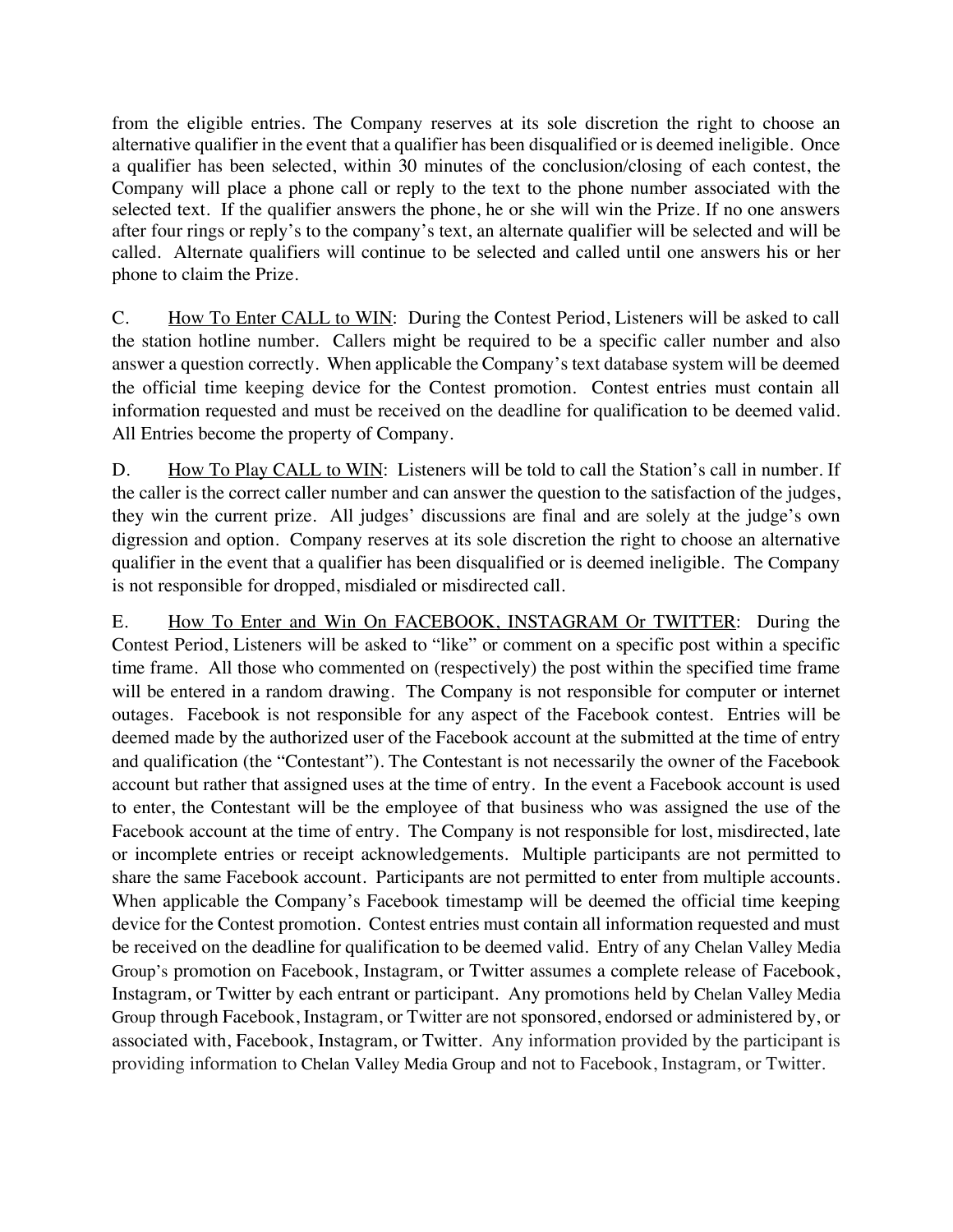## III. Prizes

A. The specific prizes will be aired as station promos or be posted on Facebook. In the event a winning entry is submitted by an eligible Contestant, the corresponding Contestant who submitted the winning entry will be eligible to claim the prize, subject to approval and verification of compliance with these official rules. The Company, in its sole discretion, reserves the right to select an alternate entity if the conditions of the prior sentence are not satisfied. The Company is not responsible for any change of email address, mobile telephone number and/or mailing address. Administrator reserves the right to substitute a prize of comparable or greater value, at its sole discretion. All prize winners must accept delivery of prize within 30 days of contest or as otherwise instructed by Station. Failure of the winner to take possession within such time will result in disqualification. Winner must provide a valid driver's license, or other State Identification to claim prize. The Company does not make, and is not responsible in any manner for, any warranties, representations, or guarantees, express or implied, in fact or law, relating to any prizes, regarding the use, value or enjoyment of the prize, including, without limitation, its quality, mechanical condition, merchantability, or fitness for a particular purpose.

B. All costs and expenses related to prize acceptance and use not specified herein as being provided are the sole responsibility of the prize winner. All income, federal, state and local taxes are prize winner's sole responsibility. All prize awards are non-transferable and no prize substitution allowed, except at Administrator's sole discretion as provided herein. All taxes, upgrades and any other expenses not specifically identified in these Official Rules as included in a prize are the responsibility of each winner. Prizes consisting of CD's are valued at an approximate retail value of fifteen (\$15) per CD. Concert tickets & other prize values are as specified in contest specific rules. Chelan Valley Media Group is not liable if a concert or event with which a prize is associated is canceled due to circumstances beyond Chelan Valley Media Group's control.

C. Other restrictions may apply. Contest with prizes involving travel outside the United States are open only to citizens holding a valid United States Passport whose physical condition permits the entrant travel safely to the destination. Chelan Valley Media Group reserves the right to require proof that these entry requirements have been satisfied. All properly claimed prizes will be awarded. Any unclaimed prizes will not be awarded, except as provided herein. Each prize winner will be required to complete and return a 1099 form reflecting the value of the price (if prize value exceeds \$600.00 or if the winner has won additional prizes during the tax year that would be cumulative of \$600.00), affidavit of eligibility and liability/publicity release, and present a valid driver's license, or other state identification before the prize will be awarded. If forfeited for any reason, contestant will not receive any other prize substitution or compensation. Conditions and restrictions may apply.

D. The prize(s) that may be awarded to the eligible winner(s) are not transferable, redeemable for cash or exchangeable for any other prize, except in Company's sole discretion. **All prizes must be redeemed from Chelan Valley Media Group, LLC, Attn: Contest Rules, 123 East Johnson Avenue, Chelan WA 98816 from 8:30am-5pm, Monday-Friday (excluding holidays), within thirty (30) days of the contest end date unless otherwise stated in the**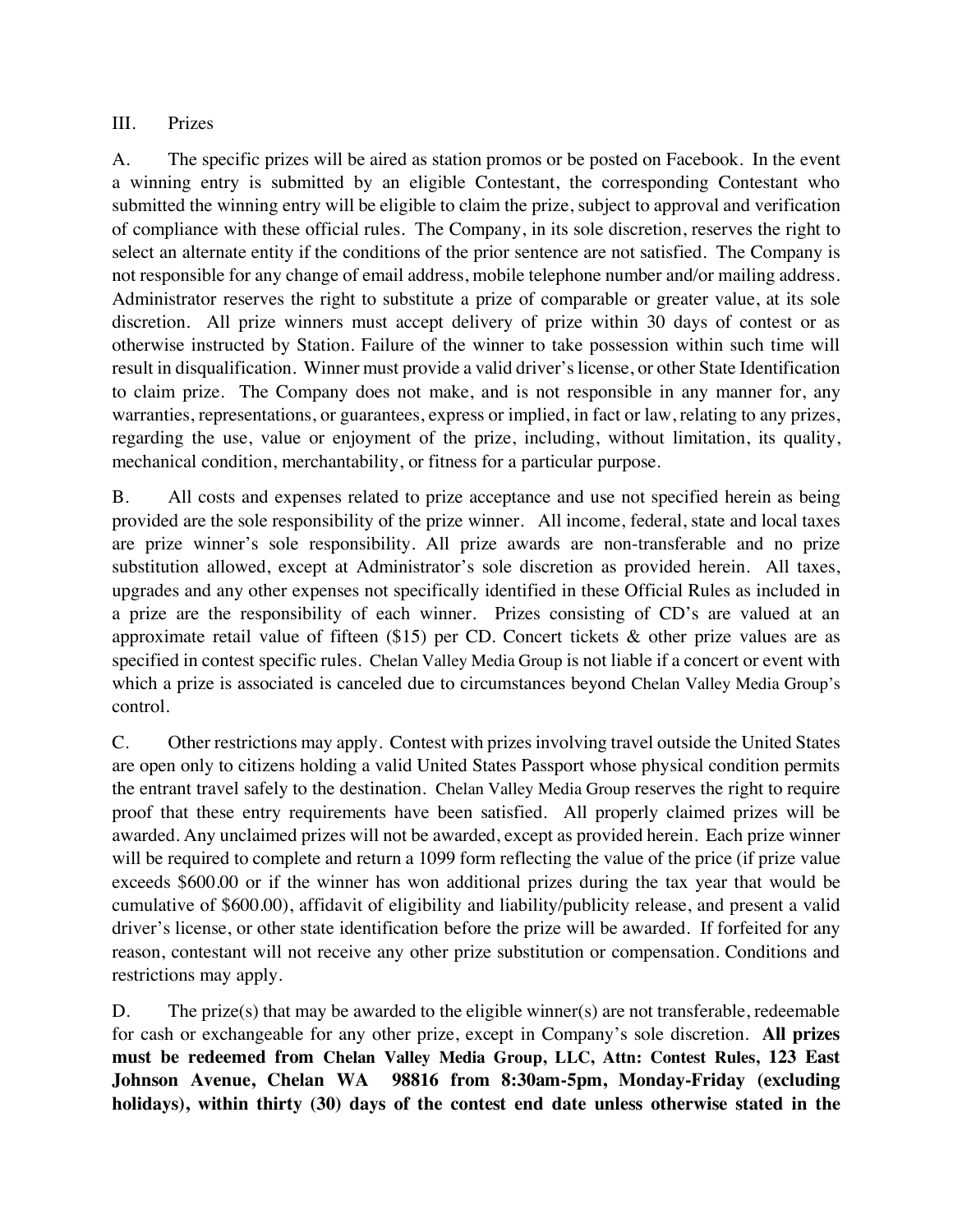**contest's official rules. Unless impossible or impractical, winners may choose to have the prize mailed.** Prizes will be mailed within 30 (thirty) days of the contest's end date. Chelan Valley Media Group shall not be held responsible if the prize is lost or damaged through the mailing process. Certain prizes are date specific (i.e. concerts, trips) and the winner or winners must be available on the dates specified. If the winner is not available on the specified dates, the winner will be disqualified and the Company reserves the right to choose an alternative prize winner. For certain prizes that are date specific such as event or concert tickets, Company is not responsible for the cancellation or rescheduling of any event and no substitution or compensation shall be awarded. In the event that the Company uses transportation in a contest and the charter bus company deems driving conditions as unsafe to travel or its charter bus breaks down during the trip, all Prizes will be cancelled and no substitution or compensation shall be awarded. Company reserves the right to not award the prize associated with that canceled event or concert, without any payment or obligation to the winner or potential winner. Location of seats and tickets are in Company's sole discretion. If actual value of the prize is less than the stated value, or the winner or his/her guest(s) and/or eligible travel companion(s) forfeit, do not use, or are ineligible for any portion of the prize, the winner will not receive the difference between the actual and approximate retail value, and such difference will be forfeited.

E. ALL PRIZES ARE AWARDED "AS IS" AND WITHOUT ANY WARRANTY OF ANY KIND, EXPRESS OR IMPLIED (INCLUDING, WITHOUT LIMITATION, ANY IMPLIED WARRANTY OF MERCHANTABILITY OR FITNESS FOR A PARTICULAR PURPOSE), AND ALL SUCH WARRANTIES ARE HEREBY DISCLAIMED. No more than the advertised number of prizes will be awarded.

F. The prize is subject to certain terms and conditions as specified herein. Winner and guest must comply with all rules and regulations for acceptance of the prize (the "Prize Rules and Regulations"). Failure to do so may result in forfeiture of prize in its entirety. The prize elements will be awarded as described herein (subject to legal restrictions, etc.). If the winner is disqualified or is found to be ineligible for the contest, the Company reserves the right to determine an alternate winner or not to award the prize, at its sole discretion. By accepting the prize, winner must agree to the prize conditions on participation and must sign a release to be eligible to receive a prize and hereby agrees that: (i) all decisions of the Company, judges, and Contest Entities with respect to the Contest are final and binding; (ii) to release the Company, Stations and sponsors and their respective parent companies and affiliates, officers, directors, employees, agents and licensees from any and all claims in connection with the Contest and the award or use of the prizes; (iii) to allow the Company and sponsors to use their names, voices, photographs, likenesses, biographical material, in any advertising or broadcasting material relating to this contest, without additional financial or other compensation; and (iv) where allowed by law, sign a publicity release confirming such consent prior to acceptance of the prize. The Contest Entities are not responsible or liable to any entrant or winner or any person claiming through such entrant or winner for failure to supply the prize or any part thereof, by reason of any acts of God, any action, regulation, order or request by any governmental or quasi-governmental entity (whether or not the action, regulations, order or request proves to be invalid), equipment failure, threatened terrorist acts, terrorist acts, air raid, blackout, act of public enemy, earthquake, volcanic eruption, war (declared or undeclared), fire,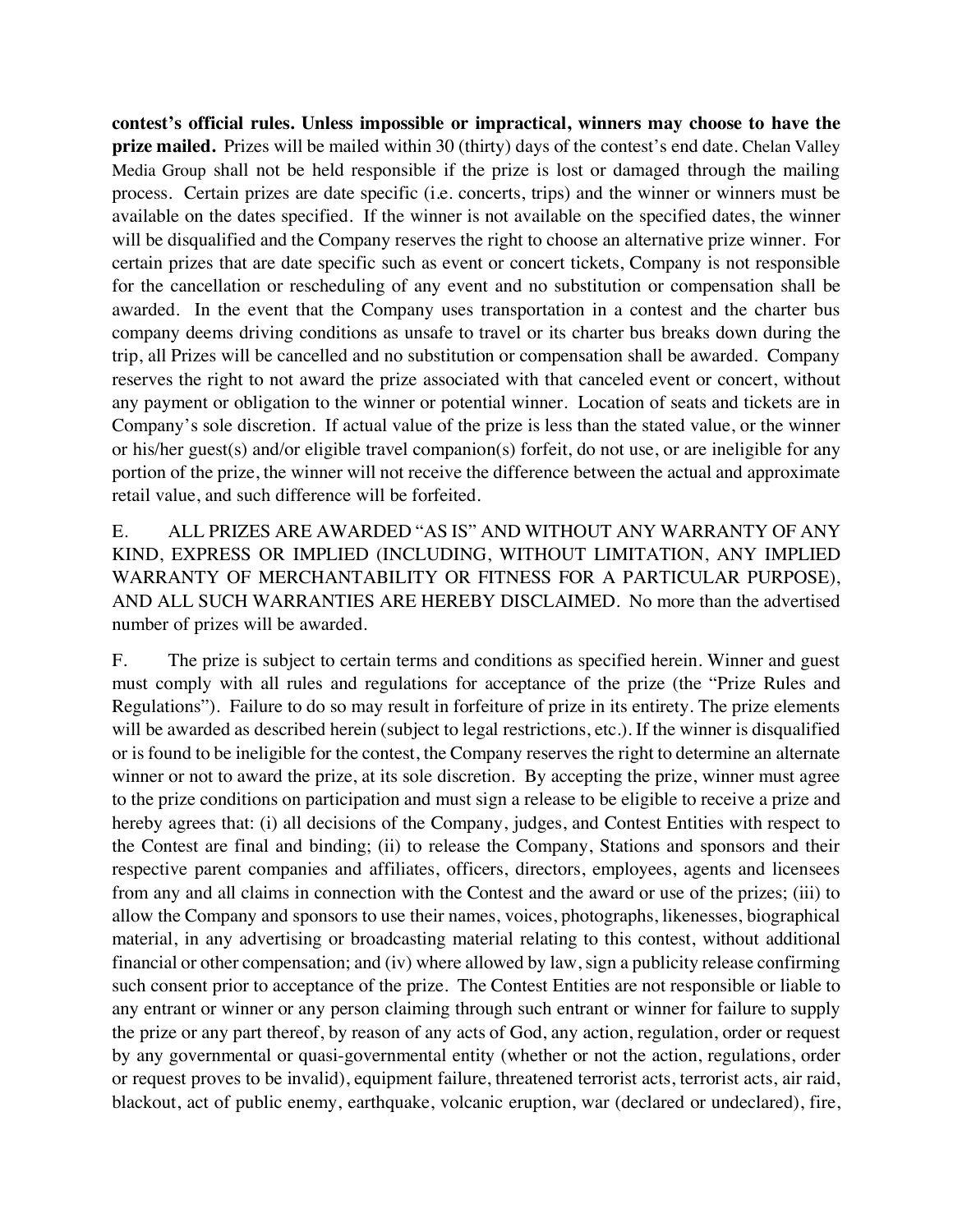flood, epidemic, explosion, unusually severe weather, hurricane, embargo, labor dispute or strike (whether legal or illegal) labor or material shortage, transportation interruption of any kind, work slowdown, civil disturbance, insurrection, riot, or any other cause beyond the Contest Entities' sole control. All other costs and expenses related to prize acceptance and use not specified herein as being provided are the sole responsibility of prize winner. The Company does not make, and is not responsible in any manner for, any warranties, representations, or guarantees, express or implied, in fact or law, relating to any prizes, regarding the use, value or enjoyment of the prize, including without limitation, its quality, mechanical condition, or fitness for a particular purpose. The Company will have no further obligation to winner.

## IV. Tampering and Delivery Disclaimer.

A. The Company, in its sole discretion, reserves the right to disqualify and prohibit from participating any person, who the Company determines (in its sole discretion) is or is attempting to: (i) tamper with the Company's website and/or any part of the Contest; (ii) attempting to undermine the legitimate operation of Contest by cheating, deception, fraud, unsportsmanlike competition, or other unfair playing practices, (iii) intending to annoy, abuse, threaten or harass any other participants or the Company's Agents; and/or (iv) otherwise violating these Official Rules or the Terms of Use of the Company's website. Any attempt to deliberately damage the Company's website (or any part thereof) or undermine the operation of this contest may be a violation of criminal and civil laws. Should any such attempt be made, the Company and its licensees (if any) reserve the right to seek damages and any other available remedies from any such person(s) responsible for any such attempt to the fullest extent permitted by law. Each entrant (or, if the entrant is not of age of majority in his/her state of residence, the legal guardians thereof) agrees to indemnify and hold harmless the Company and its Agents from and against any and all claims, losses, damage and/or liabilities (including reasonable attorney's fees and expenses) that may be asserted against or incurred by any of them at any time, in connection with the use thereof, and/or by entrant's breaches of any representation, warranty or covenants associated with this contest. The use of any automated launching or entry software or any other mechanical or electronic means that permits the participant to automatically enter or evaluate repeatedly is prohibited. In the event of a dispute as to the identity of an entrant based on an email address or mobile phone number, the entry in question may be disqualified.

B. For all contests the Company disclaims all liability for any delays, misdelivery, loss, or failure in the delivery of any item sent by mail, courier, express, electronic transmission, text message, or other delivery method. The Company is not responsible for mechanical technical, electronic, communications, telephone, computer, hardware or software errors, malfunctions or failures of any kind including: failed, incomplete, garbled or delayed transmission of online or text entries, traffic congestion on telephone lines and cellular networks, the Internet or at any website or lost or unavailable network connections which may limit an online entrant's ability to participate in the Contest, and any injury or damage to entrant's or any other person's computer or mobile phone related to or resulting from participating in or downloading any information necessary to participate in the Contest. The Company disclaims all liability for the inability of a participant to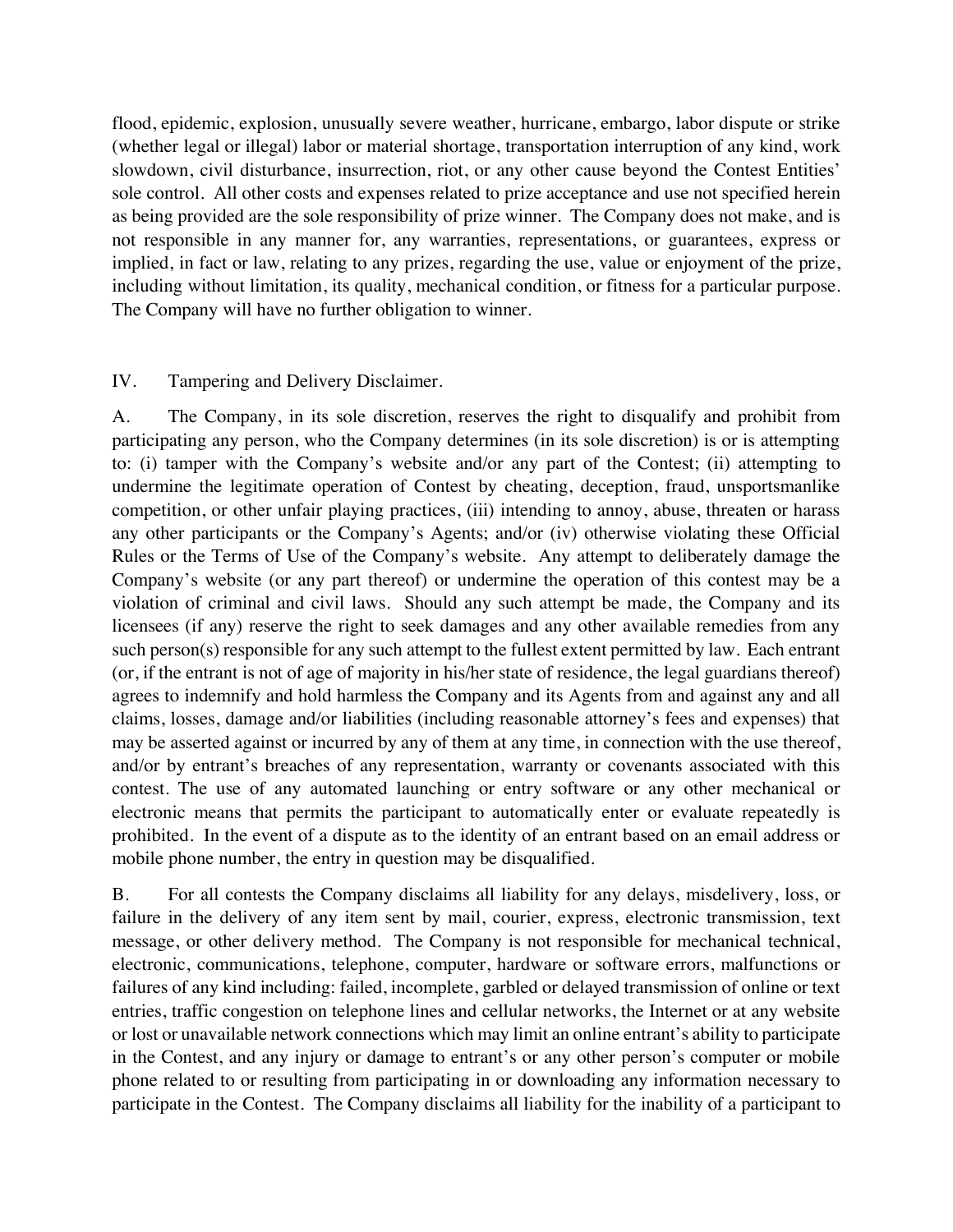complete or continue a telephone call due to equipment malfunction, busy lines, inadvertent disconnections, acts beyond the Company's control, or otherwise. Any entry forms in a registerto-win contest must be handwritten. Photocopies or mechanical reproductions of any entry forms are not permitted. By participating in a contest in which text message-based entry is permitted, entrants acknowledge that text messages are distributed and delivered through third party providers; the Company does not guarantee, and shall not be responsible for, the delivery or timeliness of any text message entry. Not all wireless carriers support access to some texting destinations. The number being used to enter a contest may or may not be compatible with all wireless carriers, and as such, you may not be able to enter through the text method of entry. Entrants may use the alternative entry method to ensure registration. The Station will at all times consider the time that a message is logged as arriving in its system as being the time of entry, regardless of the time at which the entrant attempted to send the entry and any technical problems or other complications that may have delayed its delivery. Standard text and data rates will apply. The Company is not responsible for service outages, message failures, transmission delays or any other factor affecting the availability or performance of the text messaging service. The Company further reserves the right to cancel, terminate or modify the contest if, in the sole discretion of the Company, it is impossible or impractical to complete the contest as planned for any reason, including, but not limited to, infection by computer virus, bugs, tampering, unauthorized intervention or technical failures of any sort. The Company reserves the right, in its sole discretion, to disqualify any entry if that entry's source and sender cannot be reasonably determined. In the event of termination of the Contest by Company, Company reserves the right to award any prize(s) in a manner deemed fair and equitable by Company. In no event will the type, value and quantity of prizes awarded exceed the number of prizes described in the Contest Official Rules.

#### V. Publicity; Use of Personal Information.

A. By participating, all winners and contestants grant the Company exclusive permission to use their names, characters, photographs, voices, and likenesses in connection with promotion of this and other contests and waive any claims to royalty, right, or remuneration for such use. By participating in the Contest, participants agree that the Company may use such information for marketing purposes, and may include the names of winners in a publicly available winners' list. BY SUBMITTING A TEXT MESSAGE IN THIS CONTEST, YOU HEREBY AUTHORIZE THE COMPANY TO CALL YOU IN ORDER TO AWARD THE PRIZE, IF ANY, AND HEREBY AUTHORIZE THE COMPANY TO RECORD AND PLAYBACK YOUR CALL ON AIR ON THE STATIONS WITHOUT NEEDING TO SECURE ANY FURTHER AUTHORIZATION FROM YOU.

#### VI. Release

A. By participating in the Contest, each participant and winner waives any and all claims of liability against the Company, its employees and agents, the Contest's sponsors and their respective employees and agents, for any personal injury or loss which may occur from the conduct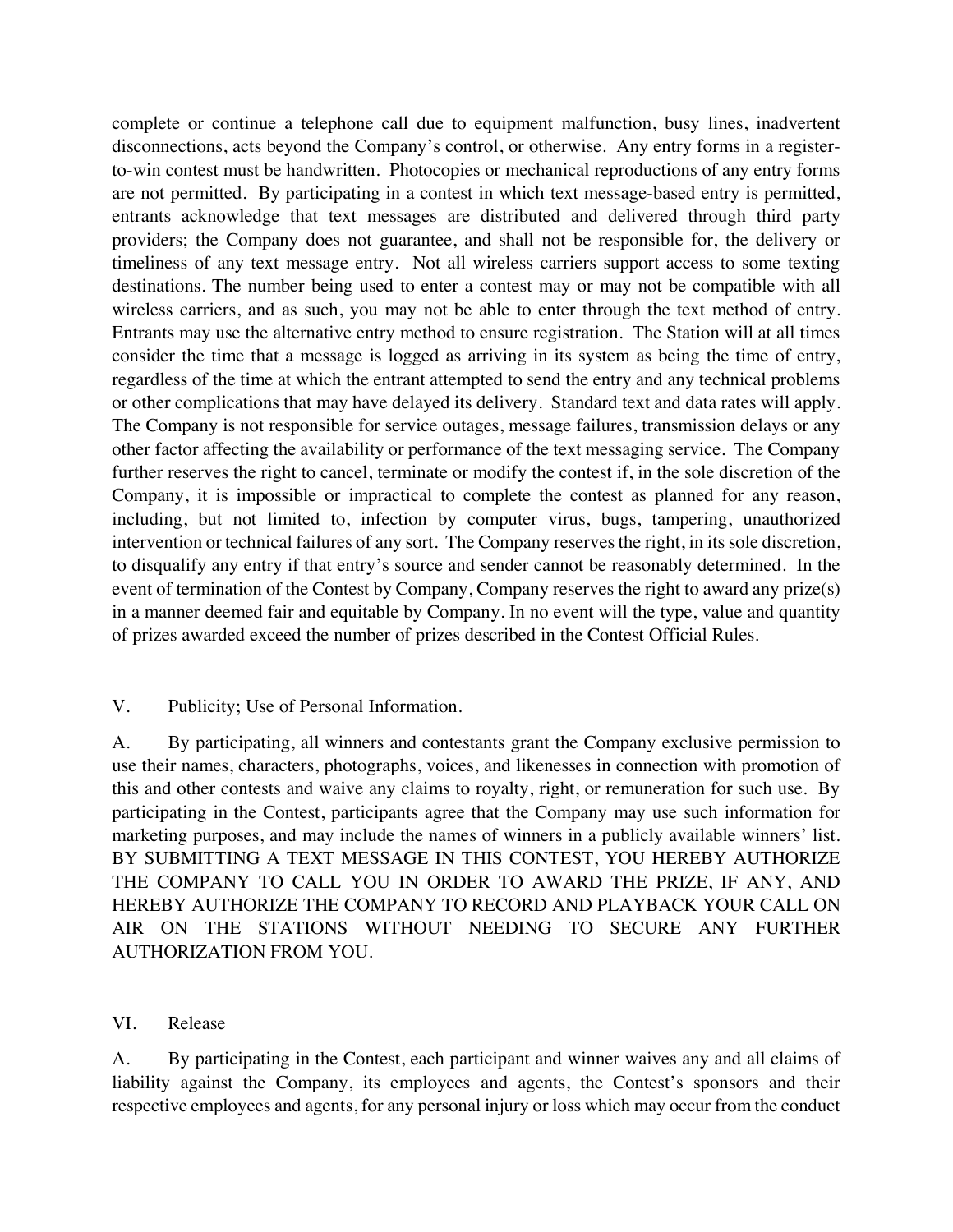of, or participation in, the Contest, or from the award, receipt and/or use or misuse of any prize, including any travel related thereto. In order to receive a prize, participants must sign an official waiver form provided by the Company.

## VII. Taxes

A. Any valuation of the prize(s) stated above is based on available information provided to the Company, and the value of any prize awarded to a winner may be reported for tax purposes as required by law. Each winner is solely responsible for reporting and paying any and all applicable taxes related to the prize(s) and paying any expenses associated with any prize(s) which are not specifically provided for in the official rules. Each winner must provide the Company with valid identification and a valid taxpayer identification number or social security number before any prize will be awarded. Any person winning over \$600 in prizes from the Company will receive an IRS form 1099 at the end of the calendar year and a copy of such form will be filed with the IRS.

## VIII. Conduct and Decisions.

A. By participating in the Contest, participants agree to be bound by the decisions of Company personnel. Persons who violate any rule, gain unfair advantage in participating in the Contest, or obtain winner status using fraudulent means will be disqualified. Unsportsmanlike, disruptive, annoying, harassing or threatening behavior is prohibited. The Company will interpret these rules and resolve any disputes, conflicting claims or ambiguities concerning the rules or the Contest and the Company's decisions concerning such disputes shall be final. If the conduct or outcome of the Contest is affected by human error, any mechanical malfunctions or failures of any kind, intentional interference or any event beyond the control of the Company, the Company reserves the right to terminate this Contest, or make such other decisions regarding the outcome as the Company deems appropriate. If, for any reason, more bona fide winners come forward seeking to claim the prize, the winner may be selected in a random drawing from among all persons making purportedly valid claims for the prize. Inclusion in such drawing shall be each entrant's sole and exclusive remedy under such circumstances. No more than the advertised number of prizes will be awarded. All decisions will be made by the Company and are final. Any reference in these Official Rules or as part of the Contest to the Company's, Station's and/or Sponsor's "discretion" and/or any exercise of discretion by Sponsor, Station or the Company shall mean in Company's, Station's and/or Sponsor's "sole and unfettered discretion."

B. Any attempt by an entrant or any other individual to deliberately circumvent, disrupt, damage or undermine the legitimate operation of any Contest is a violation of criminal and civil laws. Should such an attempt be made, the Company reserves the right to seek civil and/or criminal prosecution and/or damages from any such person to the fullest extent permitted by law. The Company further reserves the right to: (i) terminate or declare any Contest null and void and rescind any prize, if in its sole judgement, the rules or the integrity of the Contest have been violated or compromised in any way, intentionally or unintentionally by any person whether or not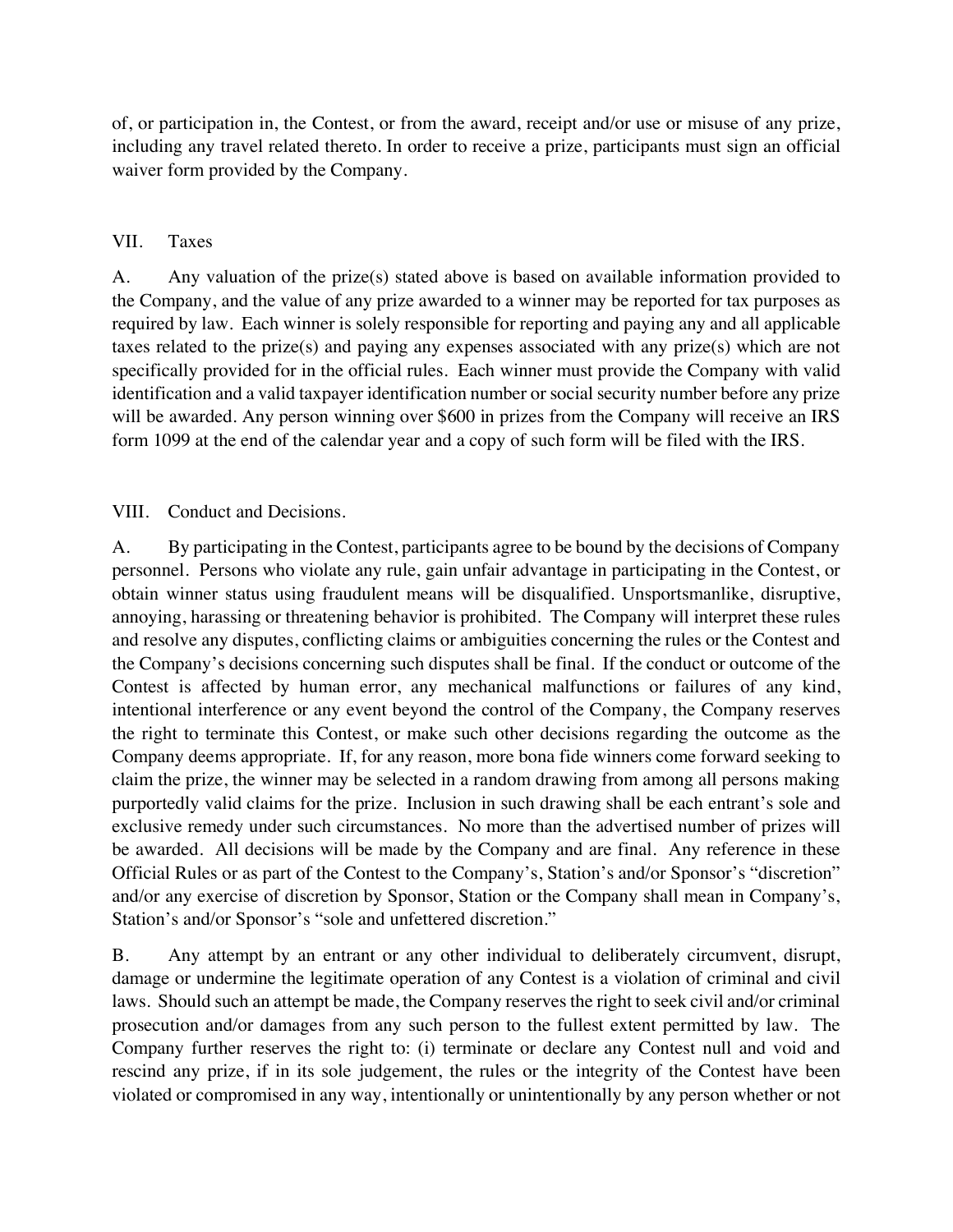a participant in the Contest; (ii) cancel, terminate or modify the contest if, in the sole discretion of the Company, it is impossible or impractical to complete the contest as planned for any reason, including, but not limited to, infection by computer virus, bugs, tampering, unauthorized intervention or technical failures of any sort; (iii) alter or amend these Contest rules at any time; and (iv) stop or conclude the Contest at any time without prior notice. Material changes to the contest rules will be updated on the Stations' website www.kozi.com when practical.

## IX. Miscellaneous.

A. Void outside the Contest Area and where prohibited unless otherwise determined by the Company. Odds of winning depend upon the number of eligible entries received during each weekday of the Contest Period. Each winner must submit proof of eligibility and sign the Company's release form to claim the prize. The Company may substitute prizes, amend the rules or discontinue the Contest at any time as announced on the Station(s). The Company disclaims any responsibility to notify participants of any aspect related to the conduct of the Contest. For a copy of the rules, or where required by law, a list of winners, visit the business office of the Station during normal business hours or visit the Station's website www.kozi.com

B. Employees, agents, immediate family members of Chelan Valley Media Group, its advertising agencies, sponsors, affiliates, and representatives are not eligible to participate. Immediate family members include spouses, siblings, parents, children, grandparents, and grandchildren whether by current marriage, past marriage, adoption, or as in-laws, or anyone residing in the same household.

C. All entries become the property of the Company and will not be returned. As a condition of participating in the Contest, participants agree (and agree to confirm in writing): (a) under no circumstances will entrant be permitted to obtain awards for, and participant hereby waives all rights to claim, punitive, incidental, consequential, or any other damages, other than for actual outof-pocket expenses; (b) all causes of action arising out of or connected with this Contest, or any prize awarded, shall be resolved individually, without resort to any form of class action; and (c) any and all claims, judgments and award shall be limited to actual out-of-pocket costs incurred, excluding attorneys' fees and court costs. Participation in the Contest constitutes entrant's full and unconditional agreement to, and acceptance of these Official Rules. Winning a prize is contingent upon entrant's fulfillment of all requirements set forth herein. Each entrant may enter a contest only once, unless otherwise specified. In the case of multiple entries by the same person, all entries may be withdrawn and the entrant disqualified.

X. Compliance with Law.

A. The conduct of the Contest is governed by the applicable laws of the United States of America and the State of California, which take precedence over any rule to the contrary herein. Station(s) shall follow the applicable laws for conducting contests, including notice to the state attorney general or consumer affairs office, posting of a prize bond, furnishing lists of winner,